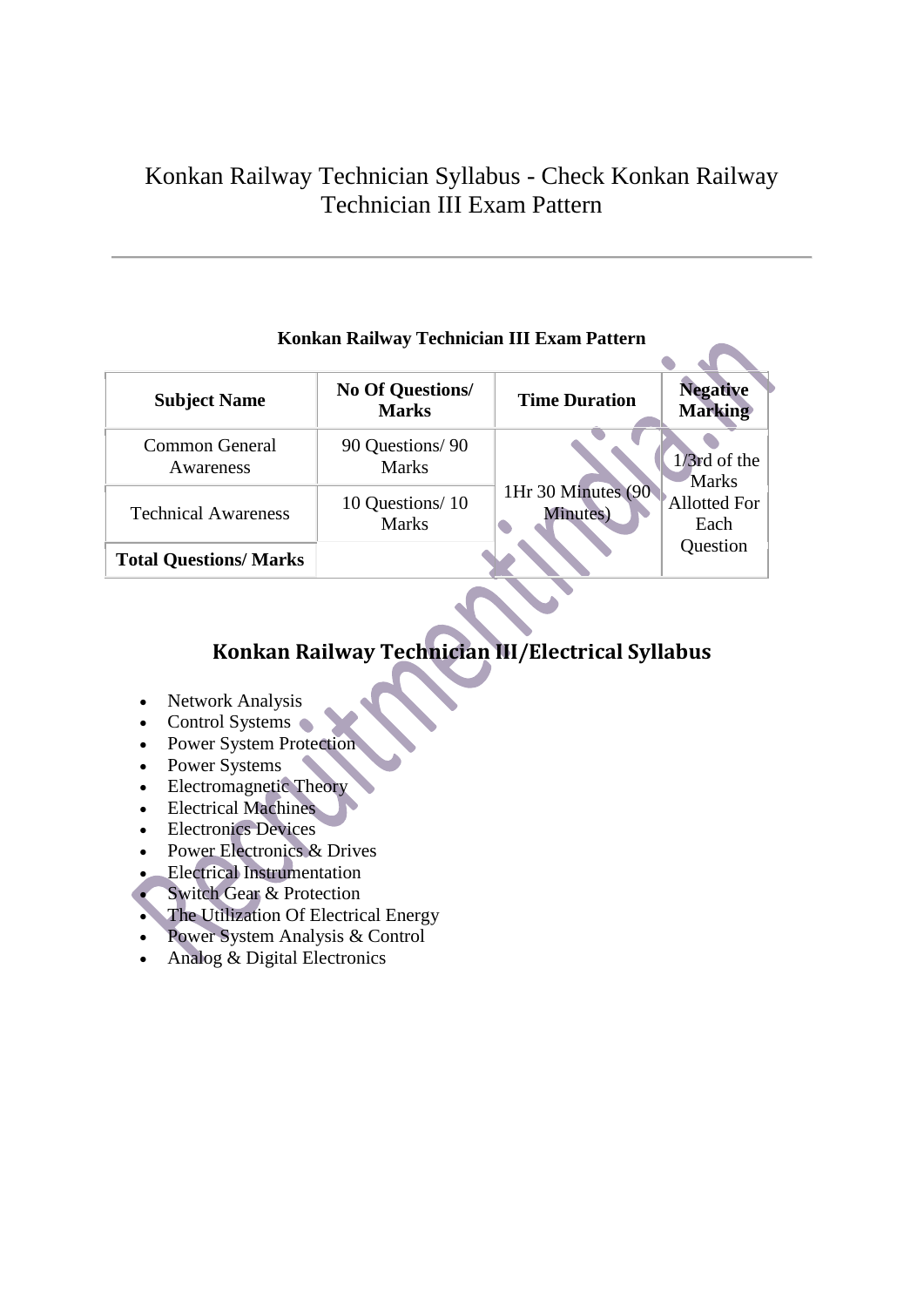Candidates serving (including those undergoing induction training/probation) in any Central/State Government Department including Railways or PSU may apply directly to KRCL duly informing their Employer. Shortlisted candidates should produce **NOC from the employer on the date of his/her DV** failing which their candidature will be canceled.

Candidates should note that in case a communication is received from their employer by KRCL withholding permission to the candidates applying for / appearing at the examination, their application/candidature will be liable to be rejected /canceled.

#### **9. RECRUITMENT PROCESS:**

Candidate shall make online application only through the link provided on the official website of KRCL.

The recruitment process shall involve, CBT and DV followed by medical examination of the shortlisted candidates. The final panel of the candidates found suitable will be notified thereafter. The date, time and venue for CBT and DV or any other additional activity as applicable shall be fixed by KRCL and shall be intimated to the eligible candidates. Request for any modification in this regard shall not be entertained.

**A) CBT:** The CBT is tentatively scheduled in the month of **December-2020**.The CBT is of screening nature and the standard of questions for the CBT will be generally in conformity with the educational standards and minimum technical qualifications prescribed for the posts.

**Negative Marking:** There shall be negative marking for incorrect answers in CBT. 1/3rd of the marks allotted for each question shall be deducted for each wrong answer.

Electronic gadgets like Mobile phones, Bluetooth devices, pen drive, laptops, calculators, wrist watches or any other communication devices are strictly NOT allowed inside the exam hall. Any infringement/violation of this instruction shall entail summary rejection besides legal action including debarment from future examinations.

Candidates are advised in their own interest not to bring any of the banned items including mobile phones etc. to the venue of the examination, as arrangements for safe keeping cannot be assured.

#### **B) CBT- Qualifying Marks**

The minimum percentage of marks required to qualify for further process shall be as follows for various categories: UR/EWS- 50%, OBC-NCL/SC/ST- 40%

#### **C) CBT- Pattern and Syllabus**

**Technician-III/Electrical-**

CO/P-R/02/2020 Page 11